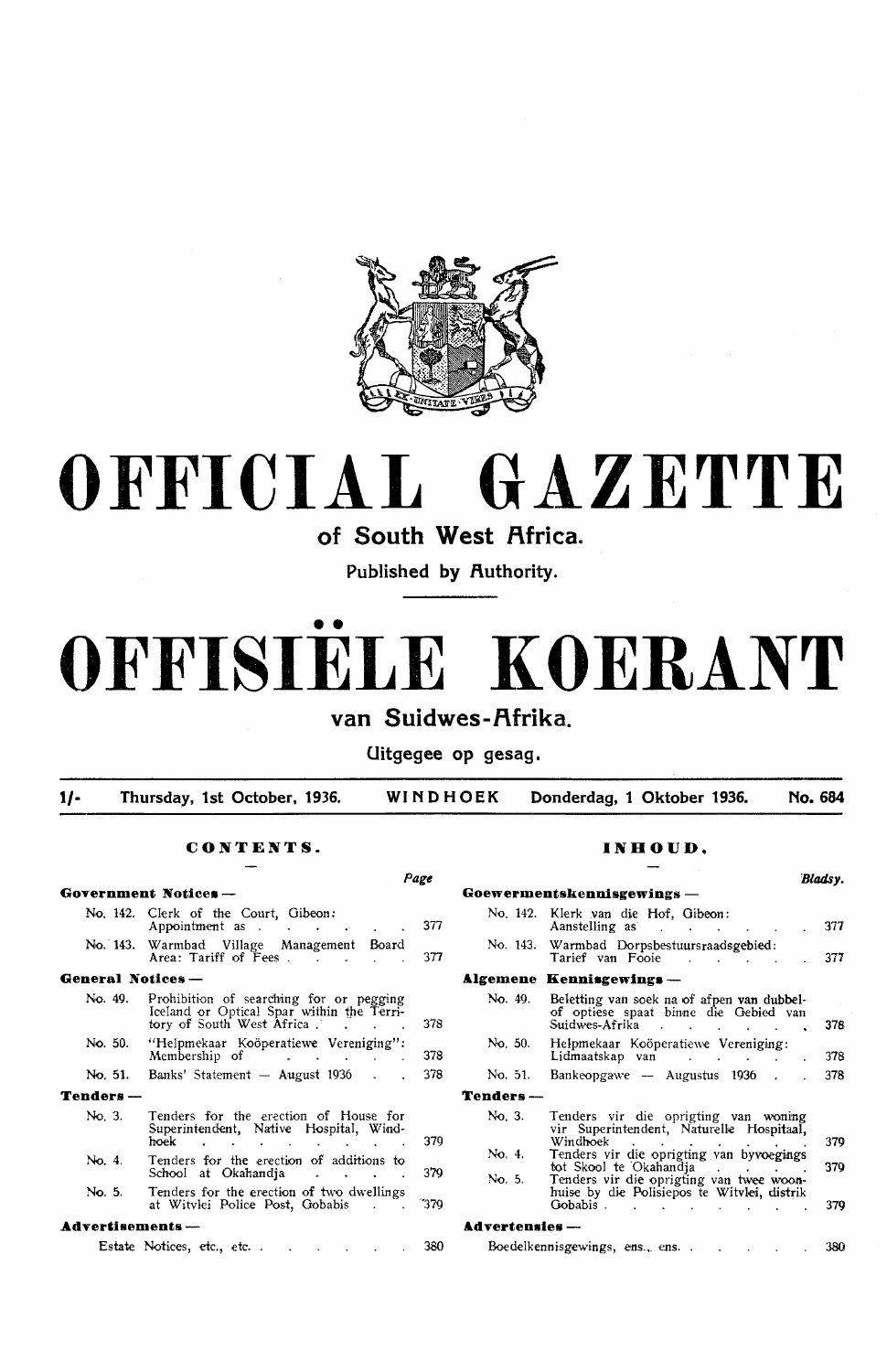# **Government Notices.**

The following Government Notices are published for general information.

> F. P. COURTNEY CLARKE, *Secretary for South West Africs.*

Office of the Administrator, Windhoek.

**No.** 142.] [28th September, 1936. No. 142.] [28 September 1936.

The following appointment as Clerk of the Court has been approved:-

OIBEON: JACOBUS JOHANNES HUGO MALHERBE with effect from the 14th September, 1936, vice Mr. Loock.

No. 143.] [1st October, 1936. No. 143.] [1 Oktober 1936.

### **WARMBAD** VILLAGE MANAGEMENT BOARD AREA:

### TARIFF OF FEES.

It is hereby notified for general information that the **Administrator** has approved of the following tariff of fees **or** charges for sanitation, or bathing at the public bath house at Warmbad, framed by the Village Management Board of Warmbad under the provisions of Regulation 31 of the Regulations published under Government Notice No. 137 of the 9th August, 1927, and Regulafi.on 41 •of the RegulaHons publish-**ed** under Government Notioe No. 56 of the 4th ·Maren, 1930, **with** ,effoct from 'th'e 15th September, 1936.

### (a) *Sanitation.*

- (1) For the removal of nightsoil, urine, or slopwater a fee 10f 5/- per pail per month'.
- (2) For the removal of domestic refuse a fee of  $2/6d$ . per month.

### (b) *Bathing.*

- (1) For one person, a fee of 6d. per bath or each time of using the bathing pool.
- (2) For one person or family for the use of the bath and bathing pool a fee of 5/- per month.
- (3) Persons using bathrooms as cubicles for dressing purposes when they intend using the bathing pool will be required to pay an additional fee of 6d. on each such occasion notwithstanding the fact that they may be holders of monthly tickets.

Paragraph's (a) and (b) of the Tariff of Fees published under Government Notice No. 62 of the 7th May, 1931, are hereby repealed.

Die volgende Goewermentskennisgewings word vir algemene informasie gepubliseer.

**Goewermentskennisgewings.** 

F. P. COURTNEY CLARKE, *Sekretaris vir Suidwes-Afrika.* 

Kantoor van die Administrateur,

Windhoek,

- Die volgende aanstelling as Klerk van die Hof is goed-gekeur :-
- OIBEON: JACOBUS JOHANNES HUGO MALHERBE met ingang vanaf 14 September 1936 **in** die pl ek van mnr. Loock.

### WARMBAD-DORPSBESTUURSRAADSGEBIED:

### TARIEF VAN FOOIE.

Vir algemene inligting word hiermee bekendgemaak dat die Administrateur die volgende tarief van fooie of vorderings vir sanitasie, of baai in die openbare badhuis te Warmbad, opgestel deur die Dorpsbestuursraad van Warmbad kragtens die bepalings van Regulasie 31 van die regulasies gepubli· seer by Ooewermentskennisgewing No. 137 van 9 Augustus 1927 en Regulasie 41 van die regulasies gepubliseer by Ooewermentskennisgewing No. 56 van 4 Maart 1930, met ingang vanaf 1 Oktober 1936, goedgekeur het:-

### (a) *Sanitasie.*

- (1) Vir die verwydering van nagvuil, urine of spoelwater 'n fooi van 5/- per emmer per maand.
- (2) Vir die ve rwydering van huisvuil, 'n fooi van 2/6d. per

### (b) *Baai.*

- (1) Vir een persoon, 'n fooi van 6d. per bad of elke keer as die badpoel gebruik word.
- (2) Vir een persoon of familie vir die gebruik van die bad of badpoel 'n fooi van 5/- per maand.
- (3) Persone wat badkamers as baaihokkies vir aankleedoelein-<br>des gebruik wanneer hulle voornemens is om die badpoel te gebruik, sal verwag word om 'n addisionele fooi van 6d. by elke so 'n geleeritheid te betaal nieteenstaande die feit dat hulle houers van maandelikse kaartjies mag wees nie.

Paragrawe (a) en (b) van die Tarief van Fooie gepubliseer by Ooewennentskeonisgewing No. 62 van 7 Mei 1931 word hierby ingetrek,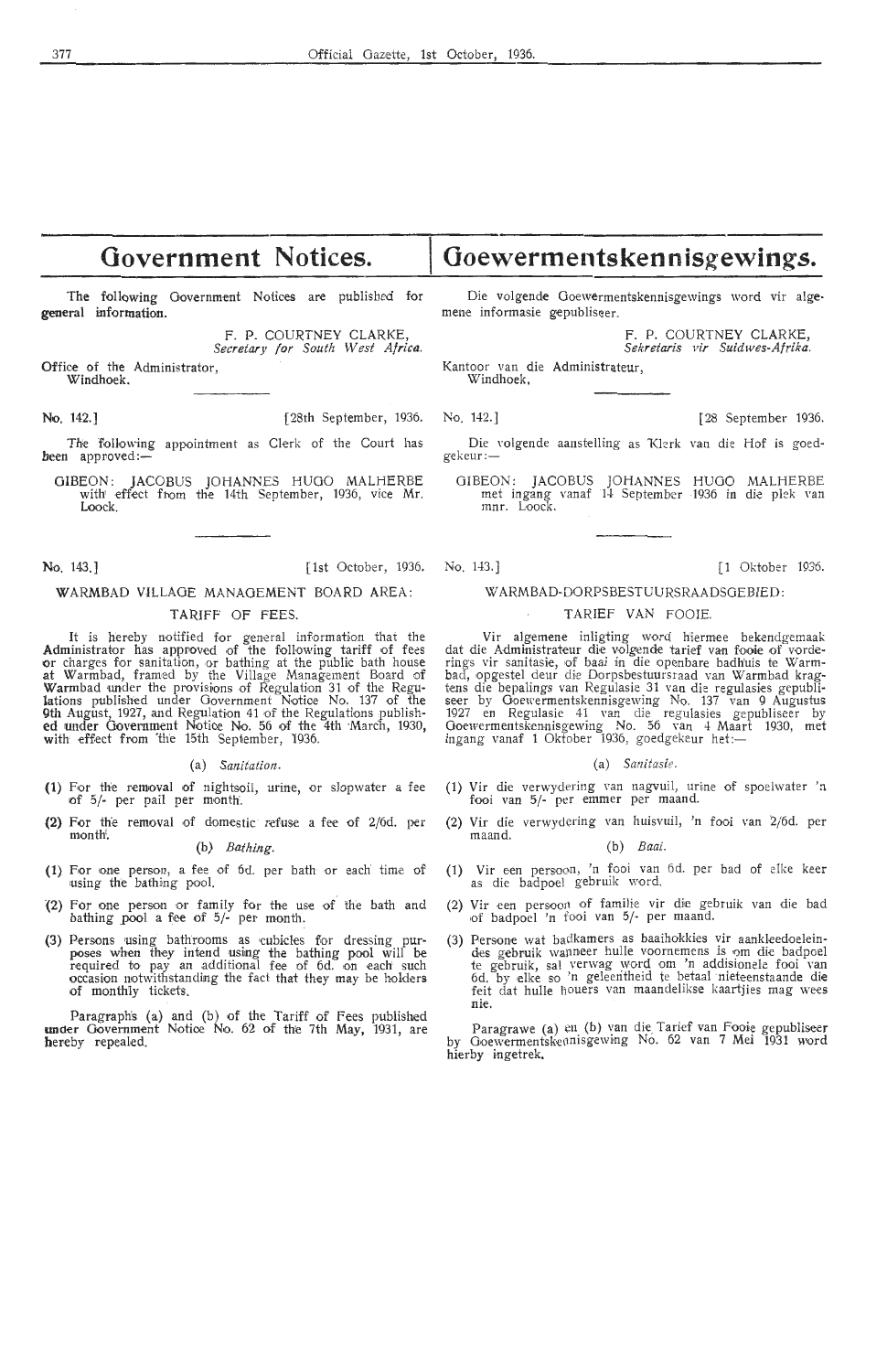# **General Notices.**

### (No. 49 of 1936.)

Under sub-section (2) of Section *eleven* of the Imperial Mining Ordinanoe for German South West Africa of the 8th of August, 1905, as amended by Proclamations Nos. 24 of 1919, 12 of 1920, 59 of 1920, 29 of 1921, 11 of 1923, 15 of 1925, 10 of 1926, 17 of 1934, 21 of 1934 and 17 of 1936, I do hereby give notice to all persons concerned that as from the first day of October, 1936, and until further notioe and subject to the rights of the owners of prospecting claims pegged on private land under the provisions of Proclamation No. 17 of 1936 or their successors in title, it \;hall not be lawful for any person *to* search for or peg Iceland or optical spar within the Territory of South West Africa. J. F. SCHROEDER,

Acting Mining Authority.

Windhoek, 18th September, 1936.

### (No. 50 of 1936.)

### CO-OPERATIVE AGRICULTURAL SOCIETIES.

The following particulars in regard to the membership of Co-operative Agricultural Societies, are published for general information in accordance with the provisions of sub-section (3) of section 31 of the Co-operation Proclamation No. 19  $\hat{of}$  1922.

# **Algemene Kennisgewings.**

### (No. 49 van 1936.)

Kragtens subartikel (2) van artikel elf van die Keiserlike Mynordonnansie van Duits Suidwes-Afrika van 8 Augustus 1905, soos gewysig deur Proklamasies Nos. 24 van 1919, 12 van<br>1920, 59 van 1920, 29 van 1921, 11 van 1923, 15 van<br>1925, 10 van 1926, 17 van 1934, 21 van 1934 en 17 van<br>1936, maak ek hierby aan alle betrokke persone bekend vanaf die eerste dag van Oktober 1936, en tot nadere kennisgewing en met inagneming van die regte van eienaars en<br>hulle wetlike opvolgers, van prospekteerkleims wat op private grond kragtens die bepalings van Proklamasie No. 17<br>van 1936 afgesteek is, dit onwettig sal wees om vir dubbelof optiese spaat te soek of dit af te steek binne die Gebied<br>van Suidwes-Afrika.

J. F. SCHROEDER, Waarnemende Mynoutoriteit

Windhoek, 18 September 1936.

### (No. 50 van 1936.)

### KOOPERA TIEWE LANDBOUVERENIOINOS.

Die volgende besonderhede in verband met die lidmaatskap van Koöperatiewe Landbouverenigings \vord vir alge•<br>mene informasie gepubliseer ooreenkomstig die bepalings van<br>subartikel (3) van Artikel 31 van die Koöperasie Proklamasie No. 19 van 1922.

### HELPMEKAAR KOOPERATIEWE VERENIGINO.

*Additional Member. Addisionele Lid.* 

| No. | Name — Naam.           | Address — Adres.<br>$\sim$ $\sim$ |
|-----|------------------------|-----------------------------------|
| 13. | Hermanus Cornelius Uys | Doornputz, Outjo.                 |

Deeds Registry, Windhoek, 22nd September, 1936. Aktes Kantoor, Windhoek, 22 September 1936.

P. S. LAMBRECHTS, Registrar of Co-operative Societies. Registrateur van Kooperatiewe Verenigings.

### (No. 51 of/van 1936.)

BANKS' STATEMENT, AUGUST, 1936, IN TERMS OF SECTION 7 OF PROCLAMATION NO. 29 OF 1930, THE BANKS PROCLAMATION, **1930.** 

BANKEOPOAWE, AUGUSTUS 1936, INOEVOLOE ARTIKEL 7 VAN PROKLAMASIE No. 29 van 1930, DIE BANKE-PROKLAMASIE 1930.

|                                                     |                             | Suidwes - Afrika                              | Liabilities to the Public in S.W. Africa<br>Verpligtings teenoor die Publiek in                                                                                                            |                               | Cash Reserves in South West Africa<br>Kontant Geldreserwes in S.W.-Afrika |                               |                                                                                                           |                                                                                                              | Advances and                                                                                |                                             |  |
|-----------------------------------------------------|-----------------------------|-----------------------------------------------|--------------------------------------------------------------------------------------------------------------------------------------------------------------------------------------------|-------------------------------|---------------------------------------------------------------------------|-------------------------------|-----------------------------------------------------------------------------------------------------------|--------------------------------------------------------------------------------------------------------------|---------------------------------------------------------------------------------------------|---------------------------------------------|--|
| BANK                                                | Demand<br>Opvorder-<br>bare | Deposits etc. / Depositos ens.<br>Time<br>Tyd | Bank notes<br>issued in and<br>payable in the<br>Territory of<br>S.W.Africa<br>in circulation.<br>Banknote uit-<br>gereik in en<br>betaalb.in diel<br>Gebied<br>S.W.- Afrika<br>in omloop. | <b>TOTAL</b><br><b>TOTAAL</b> | Gold Coin<br>Gemunte<br>Goud                                              | Subsidiary<br>Coin<br>Pasmunt | South Africa<br>Reserve<br>BankNotes<br>Note van die Note van<br>Suid-<br>Afrikaanse<br>Reserwe-<br>bank. | Notes of<br>other Banks<br>S. W. Africa<br>issue.<br>ander Banke<br>wat in S.W.<br>Afrika uit-<br>gereik is. | Discounts in<br>Voorskotte en<br>Diskontos in<br>Suidwes - Afrika<br>Advances<br>Voorskotte | South West Africa<br>Discounts<br>Diskontos |  |
| The Standard Bank of South<br>Africa, Limited       | £<br>576,874                | £<br>15,739                                   | £<br>117,664                                                                                                                                                                               | £<br>710,277                  | £<br>50                                                                   | £<br>9,854                    | £<br>1,778                                                                                                | £<br>42,371                                                                                                  | £<br>302,485                                                                                | £<br>57,605                                 |  |
| Barclays Bank (Dominion,<br>Colonial and Overseas). | 340,044                     | 14,679                                        | 125,592                                                                                                                                                                                    | 480,315                       | 202                                                                       | 5,724                         | 840                                                                                                       | 27,335                                                                                                       |                                                                                             | 265,012                                     |  |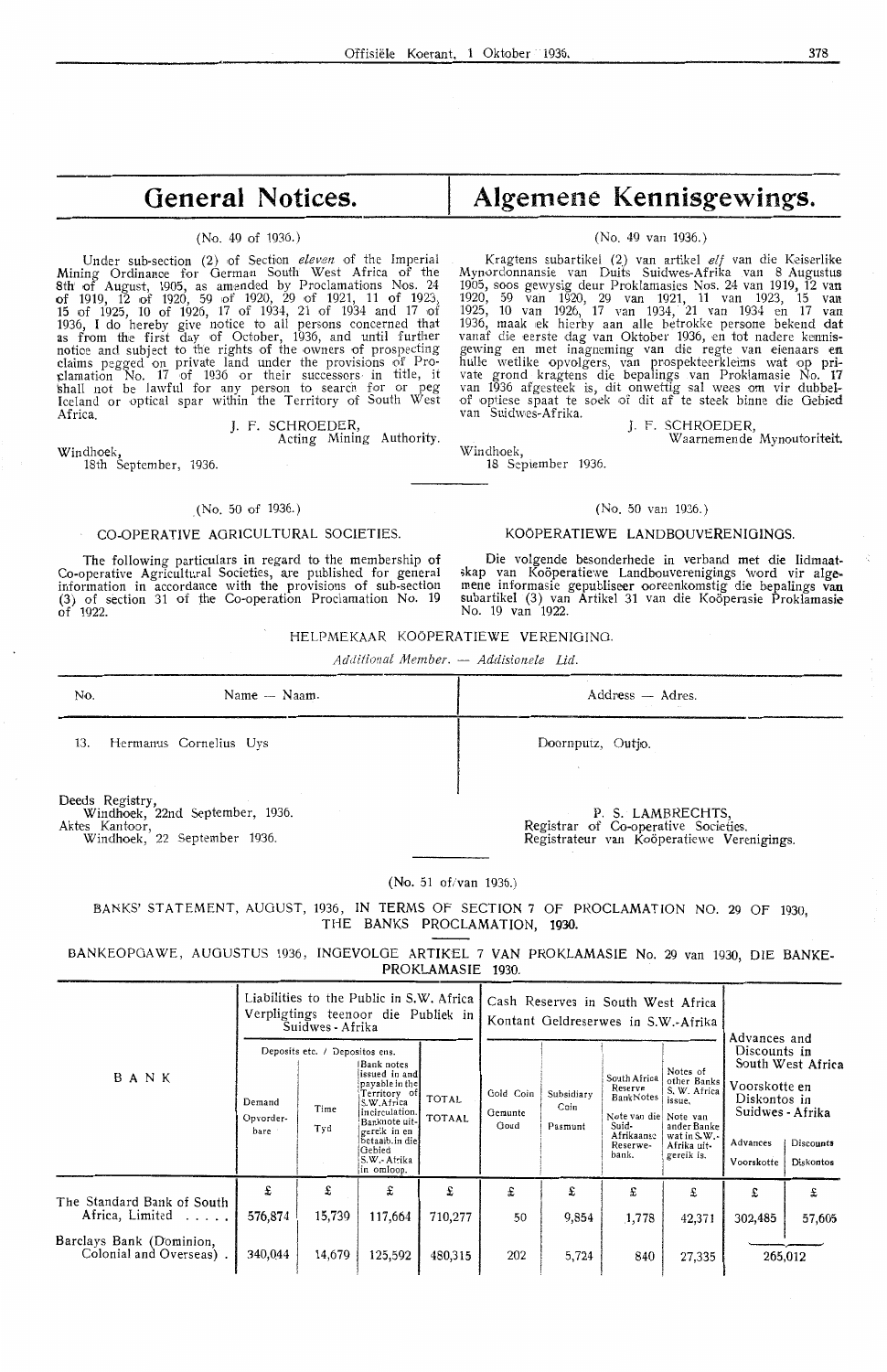# **TENDERS.**

### (No. 3 ot' 1936.)

Tenders are invited for the erection of a House for the Superintendent, Native Hospital. Windhoek, in accordance with plans and specifications which can be obtained from the office of the Director of Works, Windhoek, and Inspector of Works, Works Department, Keetmanshoop.

Applications for plans, etc., must be accompanied by a deposit of two guineas, which will be refunded to *bona fide* tenderers when the plans and specifications are returned. Sealed tenders should be submitted on the prescribed form, together with the names of two sureties as required. Tenders<br>must be addressed to the Secretary, S.W.A. Tender Board, Government Buildings, Windhoek, endorsed "Tender for Superintendent's House, Native Hospital, Windhoek", and must reach him not later than 12 noon on the 7th October, **1936.** 

Thie Board does not bind itself to accept the lowest **or** any tender.

Any tender received after the prescribed time will not **be** considered.

### (No. 4 of 1936.)

Tenders are invited for the erection of additions to school at Okahandja, in accordance with plans and specifications which can be obtained from the office of the Director of Works, Windhoek, Inspector of Works, Works Department,. Kieetmanshoop, and Magistrate, Okahandja.

Applications for plans, etc., must be accompanied by a deposit of two guineas, which will be refunded to *bona fide* tenderers when the plans and specifications are returned. Sealed tenders should be submitted on the presc together with the names of two sureties as required. Tenders must be addressed to the Secretary, S.W.A. Tender Board, Government Buildings, Windhoek, endorsed "Tender for Additions to School, Okahandja", and must reach him not later than 12 noon on the 7th October, 1936.

The Board does not bind itself to accept tne lowest **or** any tender.

Any tender received after the prescribed time will not **be** considered.

### (No. 5 of 1936.)

Tenders are invited for the erection of two dwellings at Witvlei Police Station, district Gobabis in accordance with plans and specifications which can be obtained from the office of the Director of Works, Windhoek, Inspector of Works, Works Department, Keetmanshoop, and Magistrate, Gobabis.

Applications .for plans, etc., must be accompanied by . a deposit of two guineas, which will be refunded to *bona fide*  tenderers when the plans arid specifications are returned. Sealed tenders should be submitted on the prescribed form, together with the names of two sureties as required. Tenders must be addressed to the Secretary, **S.W.A.** Tender Board, Government Buildings, Windhoek, endorsed "Tender for two dwellings at Witvlei Police Station, district Gobabis", and must reach; him not later than 12 noon on the 14th October, **1936.** 

The Board does not bind itself to accept the lowest or any tender.

Any tender reoeived after the prescribed time will not be considered..

### (No. 3 van 1936.)

Tenders word gevra vir die oprigting van woning vir die Superintendent, Naturelle-hospitaal, Windhoek, ooreenkomstig die planne en spesifikasies wat van die kantoor van die Direkteur van Werke, Windhoek, en Inspekteur van Departement van Werke, Keetmanshioop, verkrybaar is.

Applikasies vir planne, ens., moet vergesel wees van<br>'n deposito van twee ghienies wat teruggestuur sal word aan<br>*bona fide* tenderaars, wanneer die planne en spesifikasies teruggestuur word. Verseëlde tenders moet op die voorge-<br>skrewe formulier, tesame met die name van twee borge soos<br>vereis, ingedien word. Tenders met die opskrif "Tender vir oprigting van woning vir Superintendent, Naturelle-hospitaal, Windhoek", moet aan die Sekretaris van die Suidwes-Afrika Tenderraad, Regeringsgebou, Windhoek, gerig word en moet hom nie later as 12 uur n.m. op 7 Oktober 1936 bereik nie.

Die Raad is nie verplig om die laagste of enige tender aan te neem nie.

Enige tenders wat na bovermelde tyd ontvang word, sal nie in aanmerking geneem word nie.

### **(No. 4** van 1936.)

Tenders word gevra vir die oprigting van byvoegings tot skool te Okahandja, ooreenkomstig die planne en spesifikasies wat van die kantoor van die Direkteur van Werke, Windhoek, Inspekteur van Werke; Departement van Werke, Keetmans-<br>hoop, en die Magistraat te Okahandja verkrybaar is.

Applikasies vir planne, ens., moet vergesel wees van *'n* deposito van twee ghienies wat teruggestuur sal word aan teruggestuur word. Verseëlde tenders moet op die voorgeskrewe formulier, tesame met die name van twee borge soos vereis, ingedien word. Tenders met die opskrif "Tender vir oprigting van byvoegings tot skool te Okahandja" moet aan.<br>die Sekretaris van die Suidwes-Afrika Tenderraad, Regeringsgebou, Windhoek, gerig word en moet hom nie later as<br>12 uur n.m. op 7 Oktober 1936 bereik nie.

Die Raad is nie verplig om die laagste of enige tender aan te neem nie.

Enige tenders wat na bovermelde tyd ontvang word, sal nie in aanmerking geneem word nie.

### (No. 5 van 1936.)

Tenders word gevra vir die oprigting van twee woon-<br>huise by die polisiepos te Witvlei, distrik Gobabis, ooreen-<br>komstig die planne en spesifikasies wat van die kantoor van<br>die Direkteur van Werke, Windhoek, Inspekteur van Departement van Werke, Keetmanshoop, en die Magistraat, Gobabis, verkrybaar is.

Applikasies vir planne, ens., moet vergesel wees van 'n deposito van twee ghienies wat teruggestuur sal word aan *bona fide* tenderaars, wanneer die planne en spesifikasies teruggestuur word. Verseëlde tenders moet op die voorgeskrewe formulier, tesame met die name van twee borge soos vereis, ingedien word. Tenders met die opskrif "Tender vir oprigting van twee woonhuise by die polisiepos te Witvlei, distrik Gobabis", moet aan die Sekretaris van die Suidwes-Afrika Tenderraad, Regeringsgebou, Windhoek, gerig word en moet hom nie later as 12 uur n.m. op 14 Oktober 1936, bereik nie.

Die Raad is nie verplig om die laagste of enige tender aan te nieem nie.

Enige tenders wat na bovermelde tyd ontvang word, sal nie in aanmerking geneem word nie.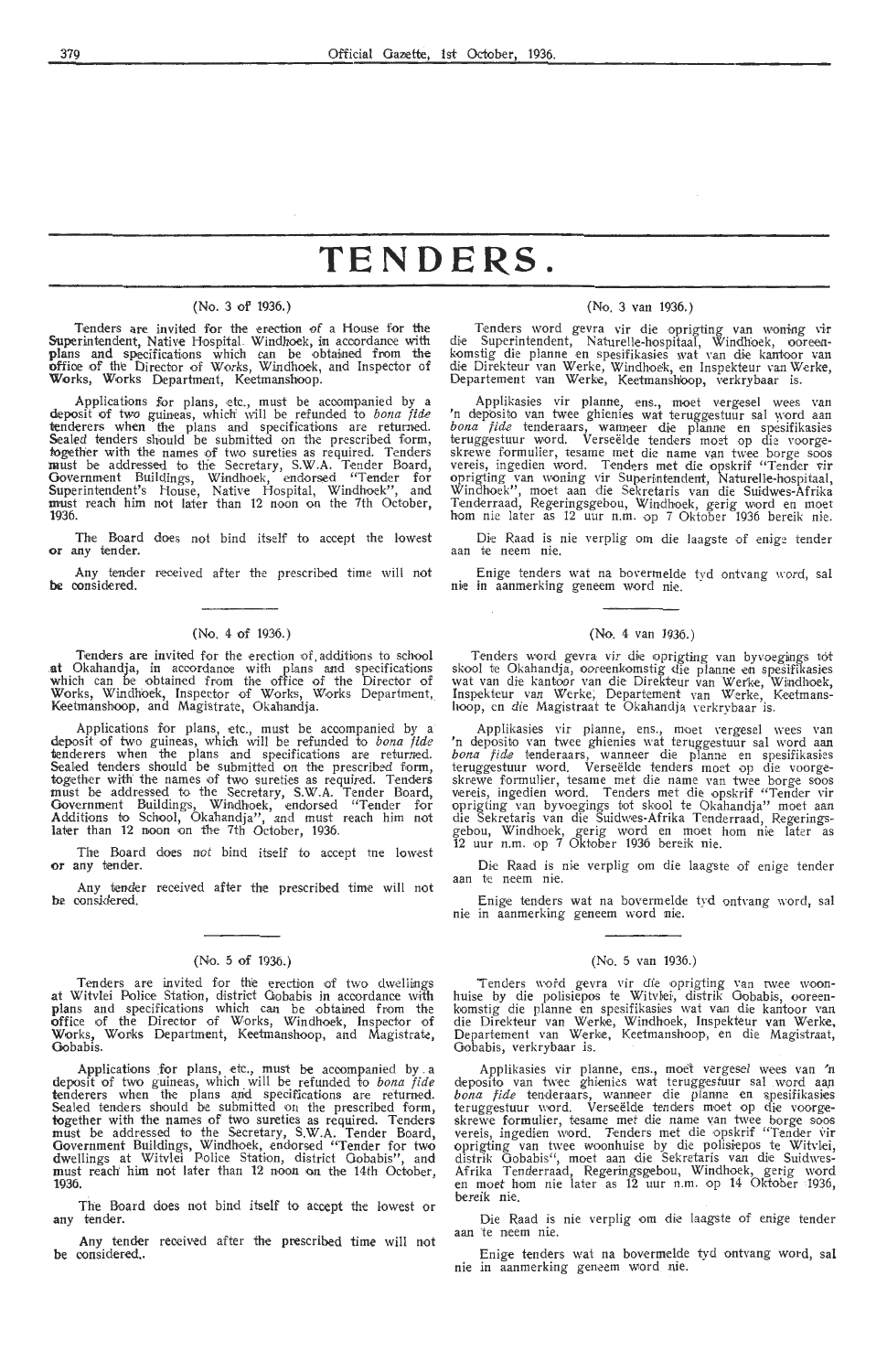## **Advertisements.**

### ADVERTISING IN THE OFFICIAL GAZETTE OF **SOUTH WEST AFRICA.**

1. The *Official Gazette* will be published on the 1st and 15th day of each month; in the event of either of those days falling on a Sunday or Public Holiday, the *Gazette* will be published on the next succeeding working day.

2. Advertisements for insertion in the *Gazette* must be delivered at the office of the Secretary for South West Africa (Room 46, Government Buildings, Windhoek) in the languages in which they are to be published, ,not later than 4.30 p.m. on the *ninth* day before the date of publication of the *Gazette* in which they are *to* be inserted.

3. Advertisements will be inserted in the *Gazette* after the official matter or in a supplement to the *Gazette* at the discretion of the Secretary.

4. Advertisements will be published in the *Official Gazette* in the English, Dutch or German languages; the necessary translations must be furnished by the advertiser or his agent. It should be home in mind however, that the German version of the *Gazette* is a translation onlv and not the authorised issue.

5. Only legal advertisements are accepted for publication in the *Official Gazette,* and are subject *to* the approval of the Secretary for South West Africa, who can refuse to accept or decline further publication of any advertisement.

6. Advertisements should as far as possible be typewritten. Manuscript of advertisements should be written on<br>one side of the paper only, and all proper names plainly inscribed; in the event of any name being incorrectly printed as a result of indistinct writing, the advertisement can only be republished on payment of the cost of another insertion.

7. The Subscription for the *Official Gazette* is 20/- per annum, post free in this Territory and the Union of South Africa obtainable from Messrs. John Meinert Ltd., Box 56, Windhoek. Postage must be prepaid by Overseas subscribers.<br>Single copies of the *Gazette* may be obtained either from Messrs. John Meinert Ltd., Box 56, Windhoek, or from the Secretary for South West **Africa** at the price of **1/-** per copy.

8. The charge for the insertion of advertisements other than the notices mentioned **in** the succeeding paragraph is at the rtae of 7/6 per inch single column and 15/- per inch' double column, repeats half prioe. (Fractions of an inch to **be**  reckoned an inch.)

9. Notices to Creditors and Debtors in the estates of deceased persons and notices of executors concerning liquidation accounts lying for ipspection, are published in schedule form at 12/- per estate.

10. No advertisement will be inserted unless the charge is prepaid. Cheques, drafts, postal orders or money orders must be made payable to the Secretary for South West **Africa.** 

### NOTICE.

Whereas in terms of sub-section (1) of Section 66 of ihe Mining Ordinanee of 8th August, 1905, as amended, a notice was publish·ed in *Official Gazette* No. 678 of 15th July, 1936 calling upon the AMEIB TIN MINING COMPANY LIMITED, Portland House, 73 Basinhall Street, London, as<br>the registered owners of certain Base Mineral Mining Areas<br>situated on farm Ameib in the district of Karibib, to pay the outstanding claim tax in respect of these areas, within a period of two months from the date of publication of the said notice, and whereas the outstandings on the areas

## **Advertensies.**

### ADVERTEER IN DIE OfFISIELE KOERANT VAN **SUIDWES-AFRIKA.**

1. Die *Offisiële Koerant* sa' op die 1ste en 15de van elke maand verskyn; ingeval een van hierdie dae op 'n Sondag op Publieke Feesdag val, dan verskyn die Offisiële *K.oerant* op die eersvolgende werkdag.

2. Advertensies wat in die *Offisiële Koerant* geplaas moet word moet in die taal waarin hulle sal verskyn ingehandig word aan die kantoor van die Sekretaris vir Suidwes-Afrika (Kamer 46, Regerings-Oeboue, Windhoek), nie later as 4.30 n.m. op die neende dag voor die datum van ver- skyning van die *Offisii!le K.oerant* waarin di,e advertensies moet geplaas word nie.

3. Advertensies word in die Offisiële Koerant geplaas agter die offisiele gedeelte, of in 'n ekstra hlad van die *K.oerant,* soos die Sekretaris mag goedvind.

4. Advertensies word in die *Offisiële Koerant* gepubli-<br>seer in die Engelse, Afrikaanse en Duitse tale; die nodige vertalinge moet deur die adverteerder of sy agent gelewer word. Dit moet onthou word dat die Duitse teks van die Offisiële Koerant slegs 'n vertaling is, en nie die geoutoriseerde uitgawe is nie.

5. Slegs wetsadvertensies word aangeneem vir publikasie in die *Offisiiile Koerant,* en hulle is onderworpe aan die goedkeuring van die Sekretaris vir Suidwes-Afrika, wat **die**  aanneming of verdere publikasie van **'n** advertensie **mag**  weier.

6. Advertensies moet sover as moontlik op die masjien geskryf wees. Die manuskrip van advertensies moet slegs op een kant van die papier geskryf word, en alle name moet duidelik wees; ingeval 'n naam ingevolge onduidelike handskrif foutief gedruk word, dan kan die advertensies slegs dan weer gedruk word as die koste van 'n nuwe opneming betaal word.

7. Die jaarlikse intekengeld vir die Offisiële Koerant is 20/-, posvry in hierdie Gebied en die Unie van Suid-Afrika, verkrygbaar van die here John Meinert, Bpk., Posbus 56, Windhoek. Posgeld moet vooruit betaal word deur oorseese<br>intekenaars. Enkele eksemplare van die *Offisiële Koerant* is verkrygbaar of van die here John Meinert, Bpk., Posbus 56, Windhoek, of van die Sekretaris vir Suidwes-Afrika, teen die prys van 1/- per eksemplaar.

8. Die koste vir die opname van advertensies, behalwe die kennisgewings, wat in die volgende paragraaf genoem is, is teen die tarief van 7/6 per duim enkel kolom, en 15/ per duim dubbel kolom, herhalings teen half prys. (Oedeettes van 'n duim moet as 'n volle duim bereken word.)

9. Kennisgewings aan krediteure en debiteure in die boedels van oorlede persone, en kennisgewings van eksekuteurs betreffende likwidasie-rekenings, wat vir inspeksie le, word in skedule-vorm gepubliseer teen 12/- per boedel.

10. Geen advertensie sal geplaas word nie, tensy die koste vooruit betaal is. Tjeks, wissels, pos- of geldorders moet betaalbaar gemaak word aan die Sekretaris vir Suidwes-**Afrika.** 

"Ameib 3, 4, 5 and 7, Anderson 1, 2 and 4, Gute Hoffnung, Ameib Omakosina, Chatpuetz 10 and Maria 3 and 4" have<br>not been paid up to the present time, being a period of<br>more than two months from the date of the said publication,<br>now therefore in terms of the powers in me vested by section 2 of Section 66 of the said Ordinance, I do hereby declare all rights and title to aforementioned areas forfeited as from this date.

> J. F. SCHROEDER, Acting Mining Authority.

Windhoek, 16th September, 1936.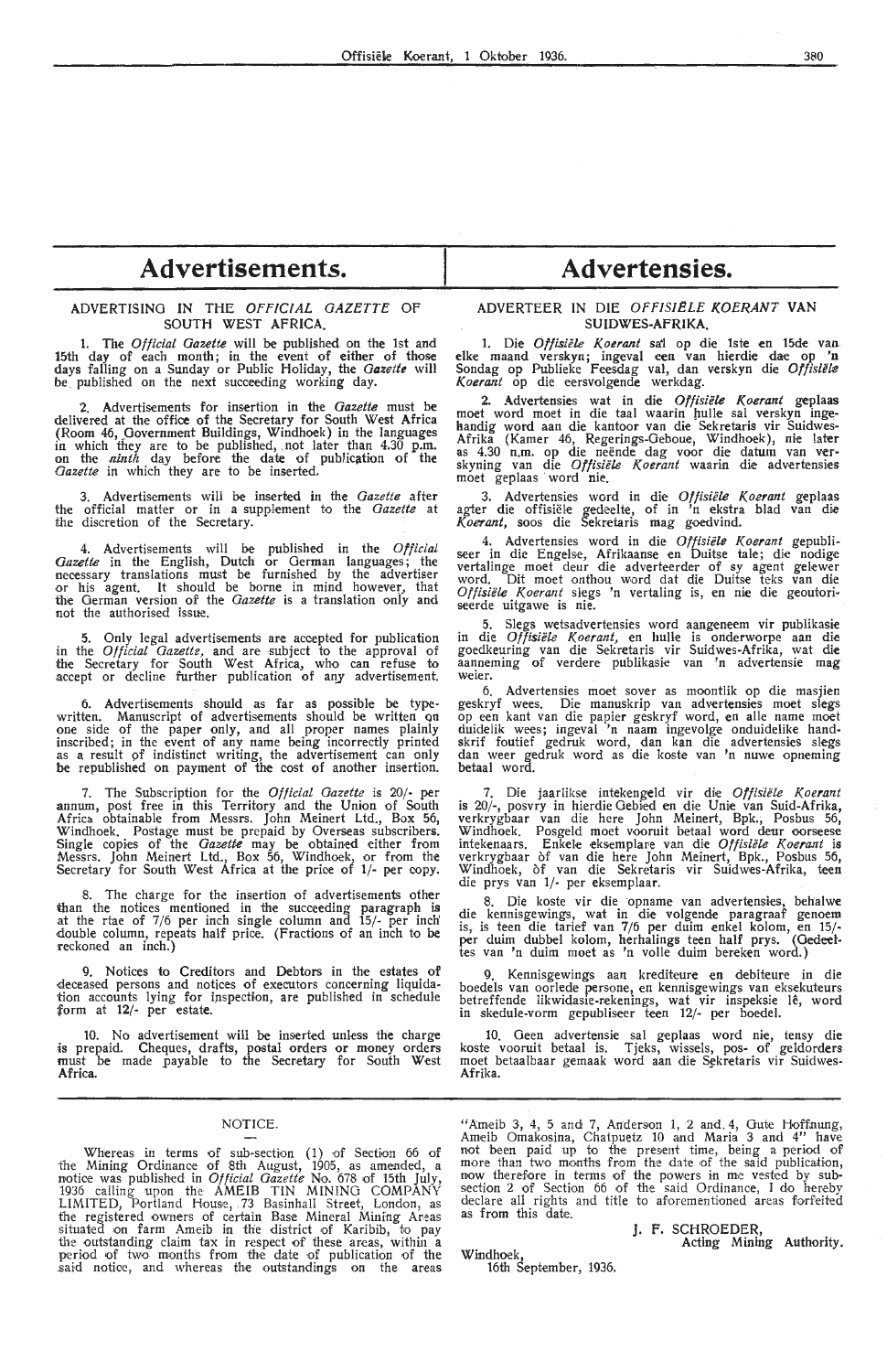NOTICES OF TRUSTEES AND ASSIGNEES. Pursuant to Section *ninety-nine*, Sub-section (2), of the Insolvency Ordinance, 1928.

The liquidation accounts and plans of distribution or/ and contribution in the Assigned or Sequestrated Estates mentioned in the subjoined Schedule having been confirmed on the dates therein mentioned, notice is hereby given that<br>a dividend is in course of payment or/and a contribution in course of collection in the said Estates as set forth', and that every creditor liable *to* contribute is required to pay the trustee or assignee the amount for which he is liable at the address mentioned in the Schedule.  $\qquad$ .

KENNISGEWING VAN KURA TORS EN BOEDELBEREDDERAARS. lngevolge artikel *neen -en- neentig ,* onderartikel (2) van die Insolvensie-Ordonnansie, 1928.

Aangesien die likwidasierekenings en state van distribusie of/en kontribusie in die afgestane of gesekwestreerde boedels vermeld in die onderstaande Bylae op die daarin genoemde datums bekragtig is, word hiermee kennis gegee dat 'n diwident uitgekeer of/en 'n kontribusie in vermelde boedels ingevorder sal word, soos uiteengesit in die Bylae, en dat elke kontribusiepligtige skuldeiser die deur horn verskuldigde bedrag aan die kurator of boedelberedde- raar by die adres in die Bylae genoem, moet betaal.

 $Form, No. 7 / Form, No. 7.$  SCHEDULE - BYLAE.

| No. of<br>Estate<br>No. van<br>Boe del | Name and Description<br>of Estate<br>Naam en Beskrywing<br>van Boedel                                                                                                   | Date when<br>Account<br>Confirmed<br>Datum<br>waarop Re-<br>kening be-<br>kragtig is | Whether a Dividend is<br>being paid or Contri-<br>bution being collected,<br>or both<br>Of 'n diwident uitgekeer<br>word of 'n kontribusie<br>ingevord, word of beide | Name of Trustee or<br>Assignee<br>Naam van Kurator of<br>Boedelberedderaar | Full Address of Trustee<br>or Assignee<br>Volledige Adres van<br>Kurator of<br>Boedelberedderaar |  |  |  |
|----------------------------------------|-------------------------------------------------------------------------------------------------------------------------------------------------------------------------|--------------------------------------------------------------------------------------|-----------------------------------------------------------------------------------------------------------------------------------------------------------------------|----------------------------------------------------------------------------|--------------------------------------------------------------------------------------------------|--|--|--|
| 454                                    | Assigned Estate of Nathan<br>Gibbert & Samuel Gibbert,<br>trading as hotel-keepers<br>under the style of Gibbert<br>Brothers, of Main Road,<br>Ceres, C. P., and Tsumeb | 7/9/36                                                                               | Dividend to preferent<br>creditors only                                                                                                                               | C. L. Short                                                                | 24 Wale Street.<br>Cape Town                                                                     |  |  |  |

MASTER'S NOTICES. Pursuant to Section *sixteen,* Sub-section (3), and Section *thirty-nine,* Sub-section (1), of the Insolvency Ordinance, 1928.

The Estates mentioned in the subjoined Schedule having been placed under sequestration by Order of the High Court of South West Africa, notice is hereby given that a first meeting of creditors will be held in the said Estates on<br>the dates and at the times and places mentioned in the Schedule for the proof of claims and for the e

**J.** M. M. COMMAILLE,

*Master of the High Court of South West Africa.* 

KENNISOEWINOS VAN DIE MEESTER. Ingevolge artiekel *sestien,* onderartiekel (3), en artiekel *neen-en-dertig,* onderartiekel (1) van die Insolvensie Ordonnansie 1928.

Aangesien die Boedels, in die hierondervermelde Bylae kragtens Bevel van die Hooggeregshof van Suidwes-Afrika gesekwestreer is, word hiermee kennis gegee dat 'n eerste byeenkoms van skuldeisers in die vermelde Boedels op die datums en tye en plekfoe, vermeld in die Bylae, vir die bewys van vorderings en die verkiesing van "n kurator gehou sal word. In Windhoek sal die byeenkomste voor die Meester gehou word; in ander plekke voor die Magistraat.

|  |  | J. M. M. COMMAILLE, |                                                |
|--|--|---------------------|------------------------------------------------|
|  |  |                     | Meester van die Hooggeregshof van S.W.-Afrika. |

|                                                       | $Form. No. 2.$ / Form. No. 2.                      | SCHEDULE - BYLAE.               |                                                                                                                             |                                                                  |                          |          |               |
|-------------------------------------------------------|----------------------------------------------------|---------------------------------|-----------------------------------------------------------------------------------------------------------------------------|------------------------------------------------------------------|--------------------------|----------|---------------|
| Name and Description<br>No. of<br>of Estate<br>Estate |                                                    |                                 | Date upon which and Division of Court<br>by which Order made<br>Datum waarop en Afdeling van Hof<br>waardeur Bevel gegee is | Day, Date and Hour of Meeting<br>Dag, Datum van Uur en Byeenkoms | Place of Meeting<br>Plek |          |               |
| No. van<br>Boe del                                    | en Beskrywing<br>Naam<br>van Boedel                | Date of Order<br>Datum v. Bevel | Division of Court<br>Afdeling van Hof                                                                                       | Day/Day                                                          | Date/Datum               | Hour/Uur | van Byeenkoms |
| Vol.<br>223/297                                       | Karl Robert Helm,<br>a farmer of Naribis,<br>Outio | 26/11/30                        | Windhoek                                                                                                                    | Tuesday                                                          | 13/10/36                 | 10 a.m.  | Windhoek      |

### NOTICE.

Application has been made by the Sheriff of South West<br>Africa for the registration and issue of a Certificate of Sub-<br>stituted Title in favour of FRANZ BECKER in respect of<br>certain farm called SANDHUP OST No. 337, situate the district of Grootfontein, measuring Four Thousand Seven<br>Hundred and Eighty-two (4,782) hectares, Eighteen (18) ares,<br>Fifty-six (56) square metres, registered in the name of<br>the said FRANZ BECKER in the Land Register of fontein District, Volume I, folio 7 on the 29th June, 1907, the said property having been sold by the said Sheriff on the 14th day of September, 1929, in execution of a Judgment of the High Court of South West Africa which sale was confirmed by an Order of the High Court of South West Africa on the 23rd day of September, 1929, and the present whereabouts of the said FRANZ BECKER being unknown.

All persons claiming to have any right or title in or over the said land are hereby required to notify me in writing of such claim within three months from the date of publication of 'this notice.

Should any objection be taken, it shall be the duty of the person objecting in the absence of any agreement between the parties, to apply to the High Court of South West Africa within a period of one month from the date on which the objection is lodged for an Order restraining the issue of the Certificate in question, failing which such Certificate will be issued.

### P. S. LAMBRECHTS, Registrar of Deeds.

Windhoek, 18 September, 1936.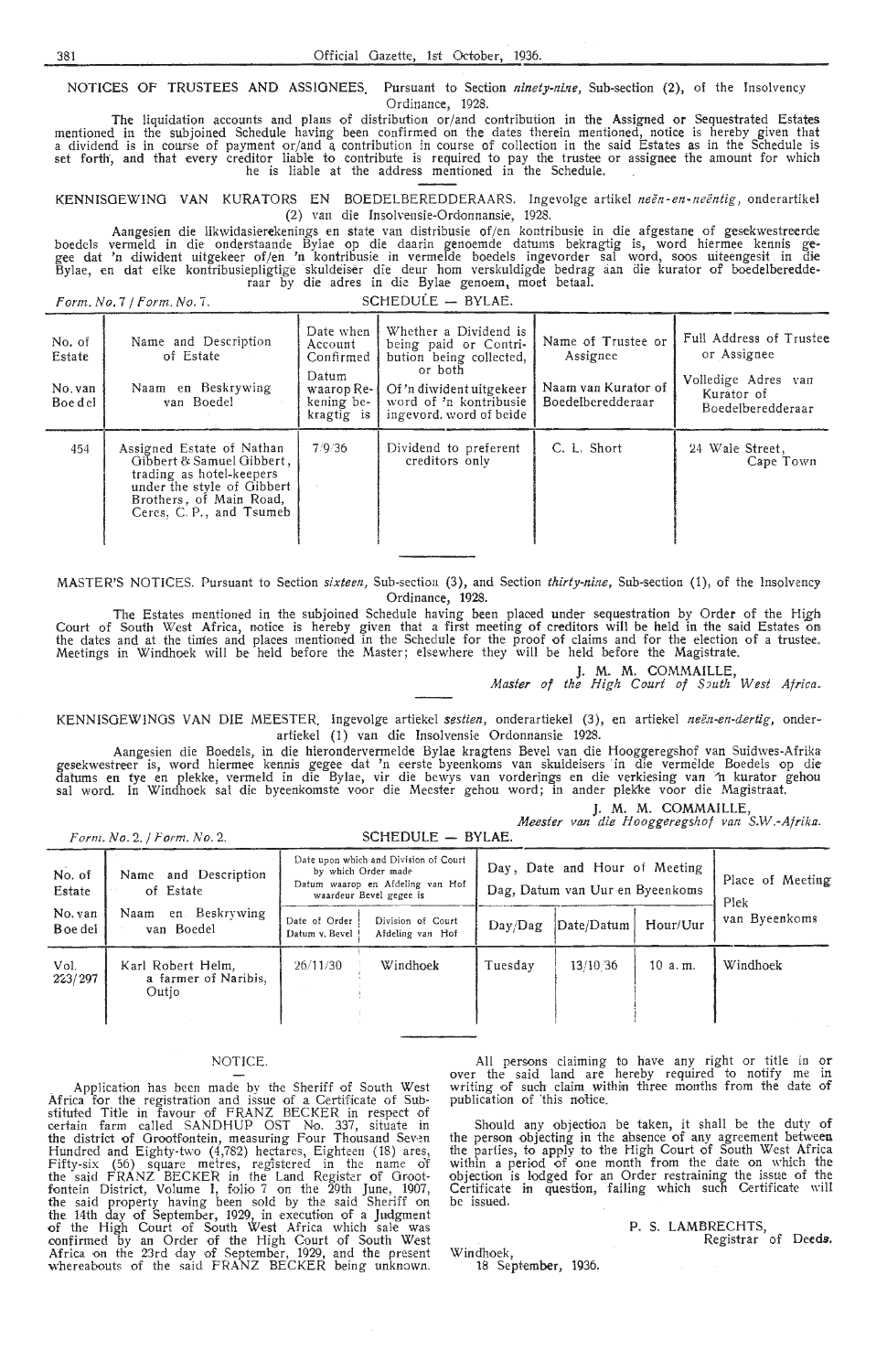NOTICE BY EXECUTORS CONCERNING LIQUIDATION ACCOUNTS LYING FOR INSPECTION: Section 68, Act No. 24 of 1913, as applied to South West Africa.

Notice is hereby given that copies of the Administration and Distribution Accounts in the Estates specified in the attached Schedule will be open for the inspection of all persons interested therein for a period of 21 days (or longer if specially stated) from the dates specified, or from the date of publication hereof, whichever may be later, and **at**  the Offices of the Master and Magistrate as stated. Should no objection thereto be lodged with the Master during the period of inspection the Executors oonoerned will proceed to make payments in accordance therewith.

KENNISGEWING DEUR EKSEKUTEURS BETREFFENDE LIKWIDASIE-REKENINGS TER !NSAGE. Artikel 68,

Wet No. 24 van 1913, soos toegepas op Suidwes-Afrika.<br>Kennisgewing geskied hiermee dat duplikate van die Administrasie- en Distribusierekenings in die boedels vermeld Kennisgewing geskied hiermee dat duplikate van die Administrasie- en Distribusierekenings in die boedels vermeld in die navolgende Bylae, ter insage van al die persone, wat daarin belang het, op die kantore van die Meester<br>en die Magistraat, soos vermeld, gedurende 'n tydperk van drie weke (of langer indien spesiaal vermeld) vanaf<br>me daarteen by die Meester binne die vermelde tydperk ingedien word nie, sal die betrokk**e e**ksekuteurs oorgaan tot uitbetaling ooreenkomstig **vermelde** rekenings.  $SCHFDULE - BYLAE$ .

| Estate No.<br>Boedel No. | ESTATE LATE<br>BOEDEL VAN WYLE | Description of<br>Account<br>Beskrywing van<br>Rekening | Date<br>Period<br>Datum<br>Tydperk | Office of the<br>Master<br>Meester | Kantoor van die<br>Magistrate<br>Magistraat | Name and Address of<br>Executor or authoriz, Agent<br>Naam en adres v. eksekuteur<br>of gemagtigde Agent                                                                 |
|--------------------------|--------------------------------|---------------------------------------------------------|------------------------------------|------------------------------------|---------------------------------------------|--------------------------------------------------------------------------------------------------------------------------------------------------------------------------|
| 1393                     | Eduard Middeldorf              | Third Liquid. &<br>Distribution                         | 21 days                            | Windhoek                           | Groot-<br>fontein                           | A. H. Miller, Executor<br>Dative, $c/o$ Dr. Hans<br>Hirsekorn, Kaiser St.,<br>Windhoek                                                                                   |
| 1778                     | Benjamin Fuchs                 | First and Final<br>Liquidation and<br>Distribution      | 21 days                            | Windhoek                           | Aroab                                       | Isaac Shaffer, 503/6 Shell<br>House, Rissik Street,<br>Johannesburg, and<br>Wilhelm Fuchs,<br>506 Shell House, Rissik<br>Street, Johannesburg,<br>Joint Executors Dative |

### ELECTION OF EXECUTORS **AND** TUTORS.

The Estates of the persons mentioned in the attached schedule being unrepresented, notice is hereby given to<br>ving spouse (if any), next-of-kin. legatees, and creditors, and—in cases where the meeting is convened for the the surviving spouse (if any), next-of-kin, legatees, and creditors, and—in cases where the meeting is convened for the<br>election of Tutors—to the paternal and maternal relatives of the minors, and to all others whom these concern, that meetings will be held in the several Estates at the times, dates, and places specified for the purpose of selecting some person or persons for approval by the Master of the High Court of South West Africa as fit and proper to be by him appointed Executors or Tutors, as the case may be. Meetings at Windhoek will be held before<br>the Master, and in other places before the Magistrate.

J. M. M. COMMAILLE,<br>*Master of the High Court of South West Africa*.

VERKIESING VAN EKSEKUTEURS EN VOOGDE.<br>Aangesien die Boedels van die persone, vermeld in die aangehegte lys, nie verteenwoordig is nie, word hier-Aangesien die Boedels van die persone, vermeld in die aangehegte lys, nie verteenwoordig is nie, word hier-<br>mee kennis gegee aan die nagelate eggenoot (as daar een is) erfgename, legatarisse en skuldeisers, en—in gevalle w lende boedels op die vermelde tye, datums en plekke gehou sal word vir die doel om 'n persoon of persone te kies vir goedkeuring van die Meester van die Hooggeregshof van Suidwes-Afrika as geskik en bekwaam om deur hom as<br>eksekuteurs of voogde, soos die geval mag wees, aangestel te word. Byeenkomste te Windhoek word voor die Mee

J. **M. M. COMMAILLE,**  *Meester van die Hooggeregshof van* **S.W.-Afrika.** 

SCHEDULE BVLAE

| ---- <i>---</i> --<br>$\mathbf{v}$ , $\mathbf{v}$ , $\mathbf{v}$        |                                                                       |                            |                      |                                                            |                                                              |                                              |                                                                                       |  |  |
|-------------------------------------------------------------------------|-----------------------------------------------------------------------|----------------------------|----------------------|------------------------------------------------------------|--------------------------------------------------------------|----------------------------------------------|---------------------------------------------------------------------------------------|--|--|
| Regisiered<br>Number<br>of Estare<br>Geregistr.<br>Nommer<br>van Boedel | Name of the Deceased<br>Surname<br>Naam van Oorledene<br>Famielienaam | Christian Name<br>Voornaam | Occupation<br>Beroep | Date and Place<br>of Death<br>Datum en plek<br>van oorlyde | Date and Time<br>of Meeting<br>Datum en tyd<br>van byeenkoms | Place<br>of Meeting<br>Plek van<br>byeenkoms | Meeting Con-<br>vened for<br>election of<br>Byeenkoms<br>belê vir ver-<br>kiesing van |  |  |
| 1886                                                                    | Hubrich                                                               | Johannes Carl              | Photographer         | $12/5/36$ at<br>Hannover,<br>Germany                       | Friday,<br>$16/10/36$ at<br>10 a.m.                          | Luderitz                                     | Executor<br>Dative                                                                    |  |  |
| 1944                                                                    | Dohle                                                                 | Wilhelm                    | Electrician          | $23/8/36$ at<br>Luderitz                                   | Friday.<br>$9/10/36$ at<br>10 a.m.                           | Luderitz                                     | do.                                                                                   |  |  |